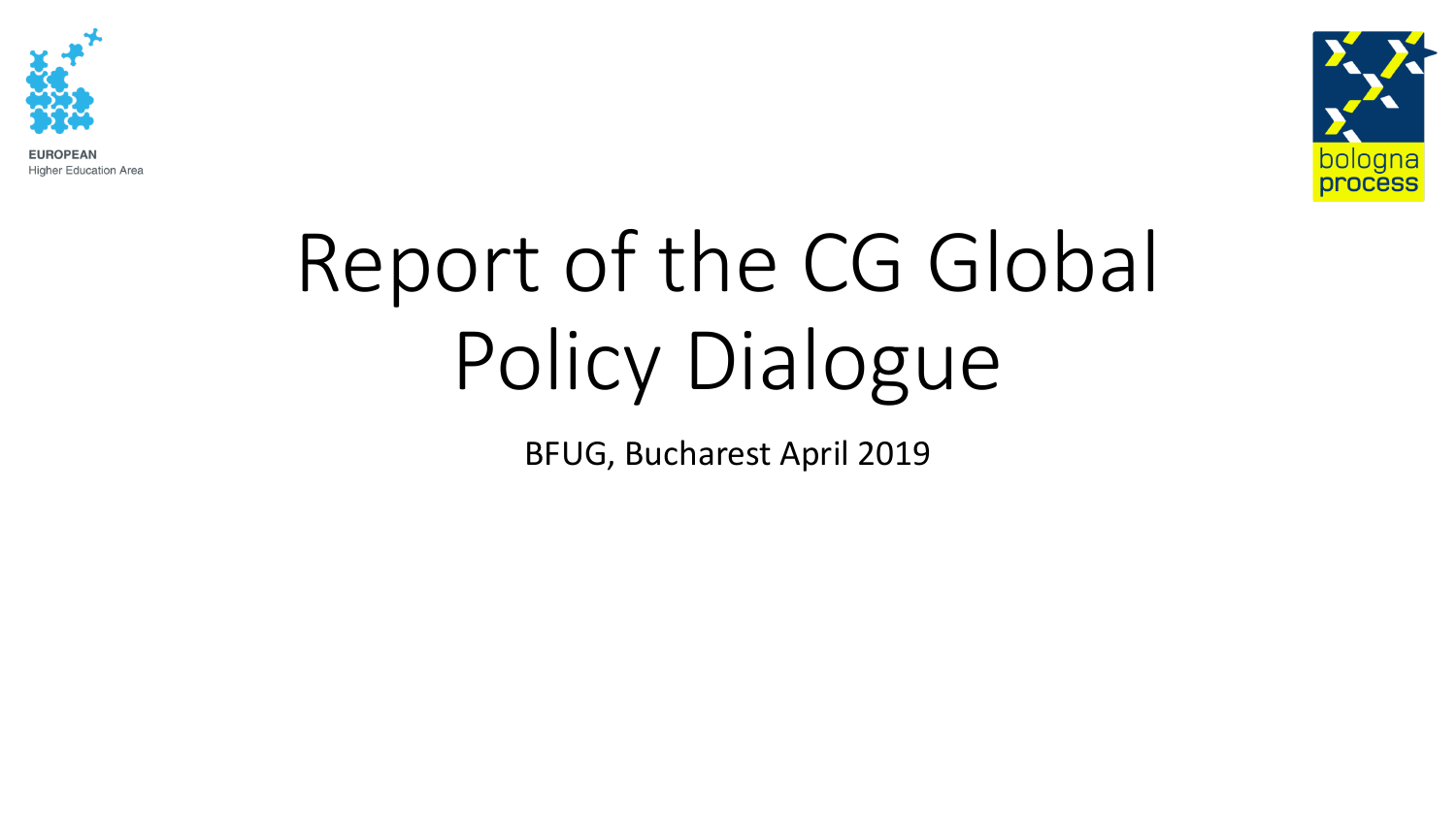





#### Aim:

- to develop regular 'dialogue' with 'other regions and international organizations'
- to focus on cooperation and sharing of ideas and policies
- to prepare and conduct the Global Policy Forum in June 2020

#### Composition

- intended to be a very small operational group
- 17 members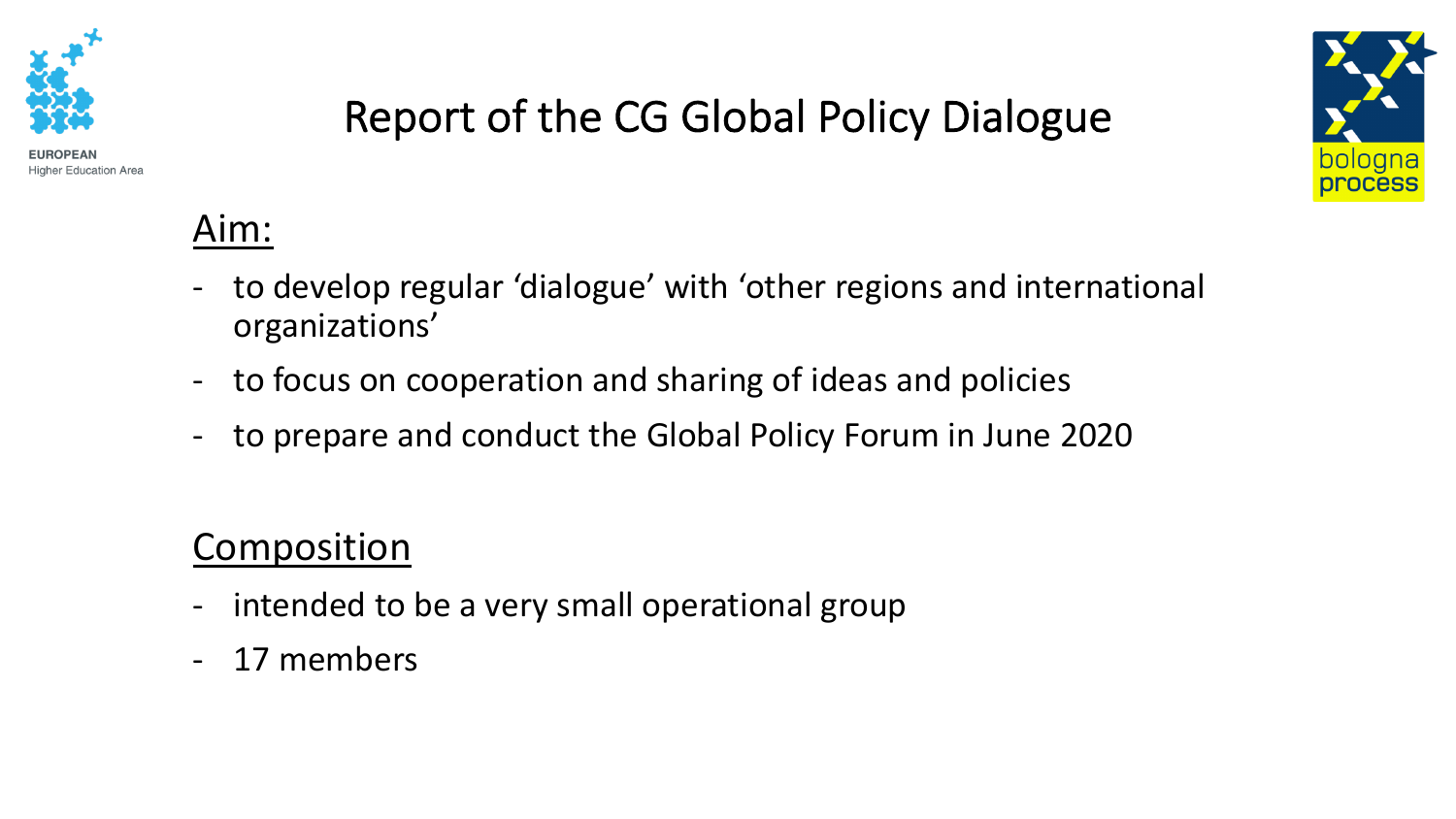



#### Work packages (ToR)

- Provide follow-up to the countries and organizations that attended the Paris BPF
- Send information on the Global Policy Dialogue and the Global Policy Forum to countries and organizations that did not attend the Paris meeting
- Contact other significant HE networks and international initiatives to gain their insights and evaluate their potential contribution
- Identify volunteers to host the 'joint meetings' as proposed in the Statement
- Events to be organized or designated as contributing to Global Policy Dialogue
- Support for the preparation of participation in and the agenda and programme of the Global Policy Forum to be held in Rome, June 2020.
- Lay the way for the continuation of Global Policy Dialogue after the Rome meeting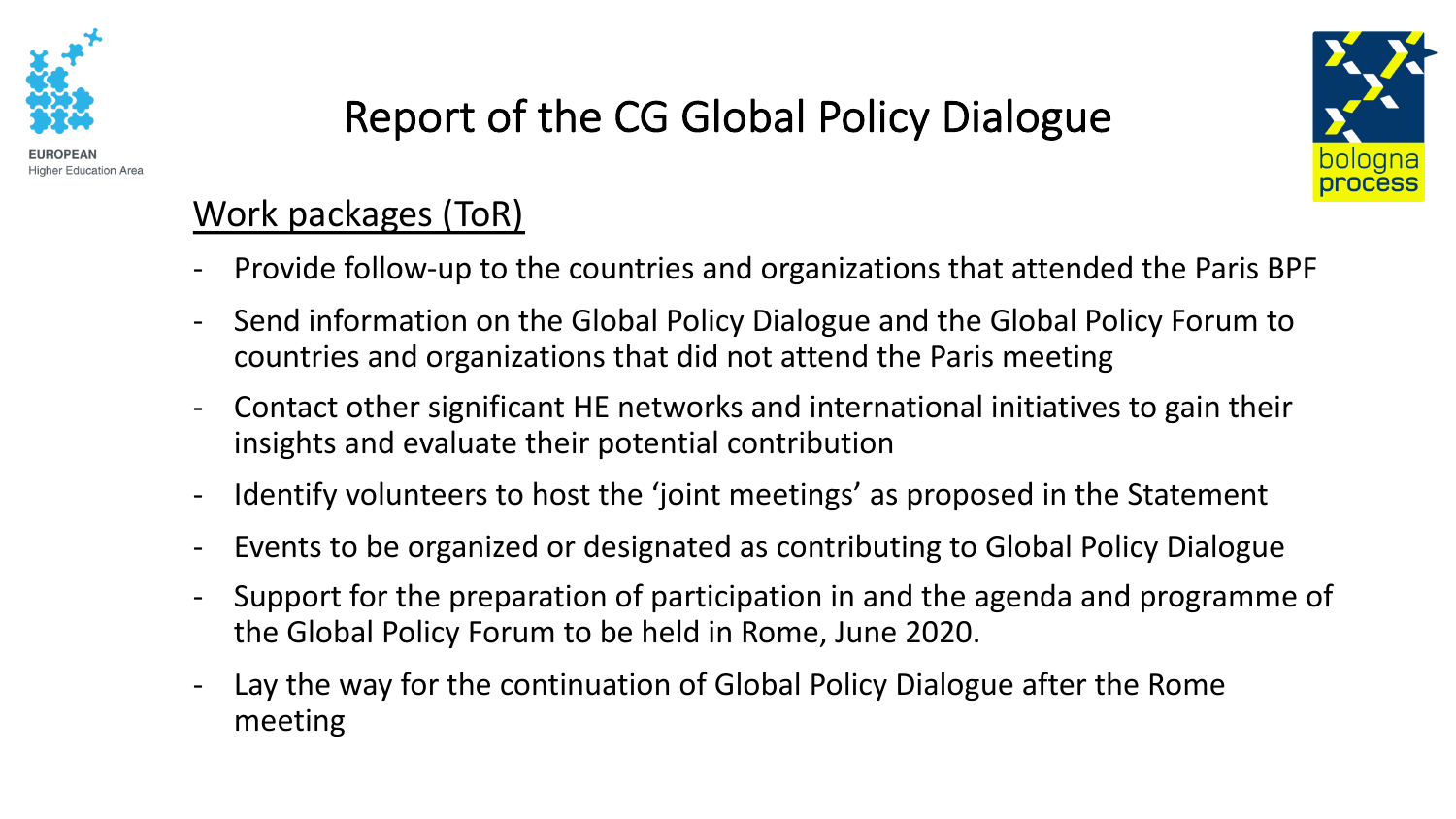

**Education Area** 

## Report of the CG Global Policy Dialogue

**Meetings** 

- Virtual meetings, yes but…
- First meeting (Brussels, Feb 2019)
- -> Review ToR and background documents, map expertise of members, discuss ideas, clarify orientations and tasks to be carried out
- Second meeting (Bologna, June 2019)
- Third meeting (Rome, October 2019)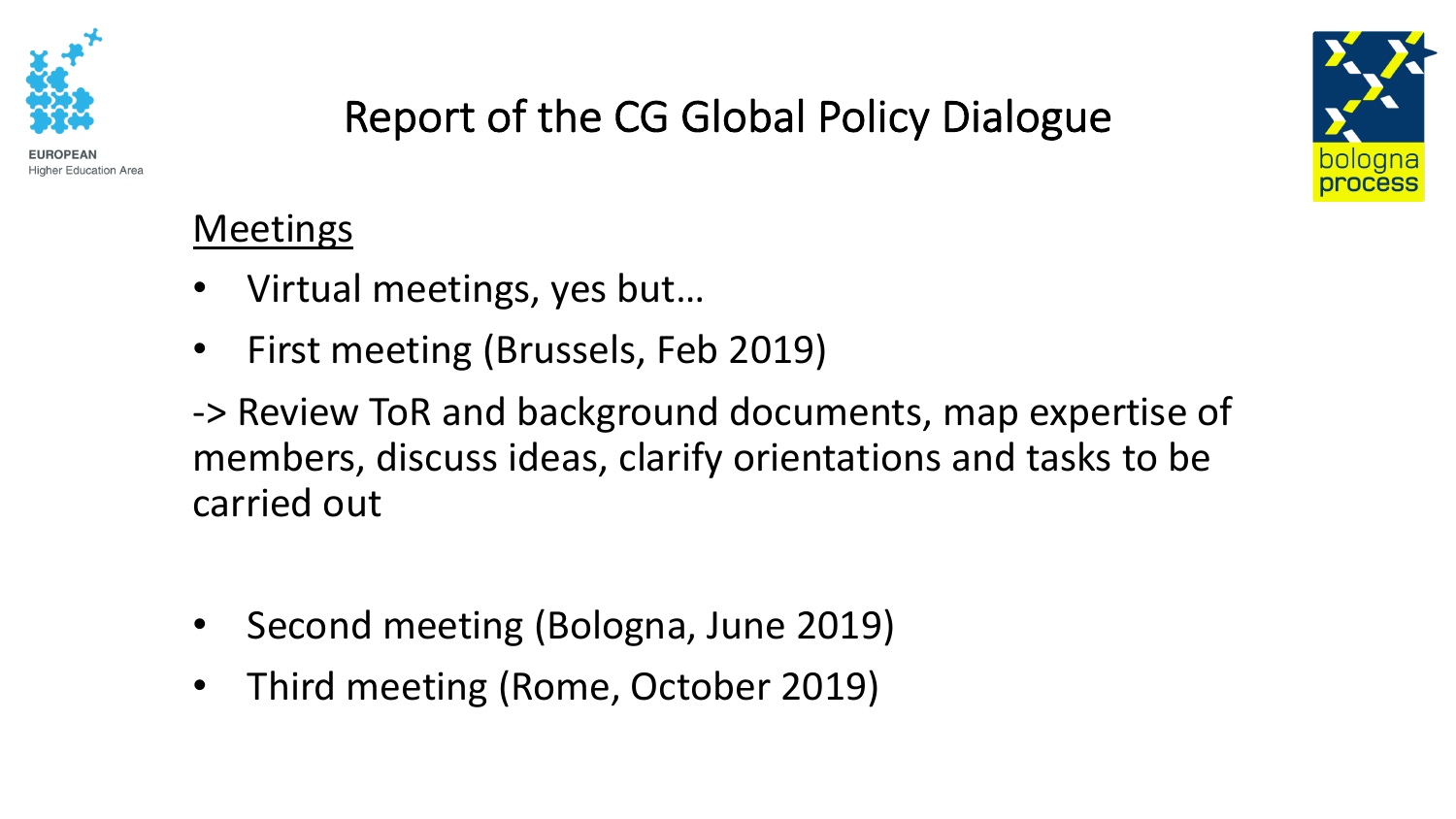



## Report of the CG Global Policy Dialogue

#### Work in progress

- Send letters to follow up on Paris meeting (3)
- Investigate on regular newsletter on Bologna for use in global dialogue but also among stakeholders in EHEA
- Create subgroup to work on lists of countries, organisations and contact persons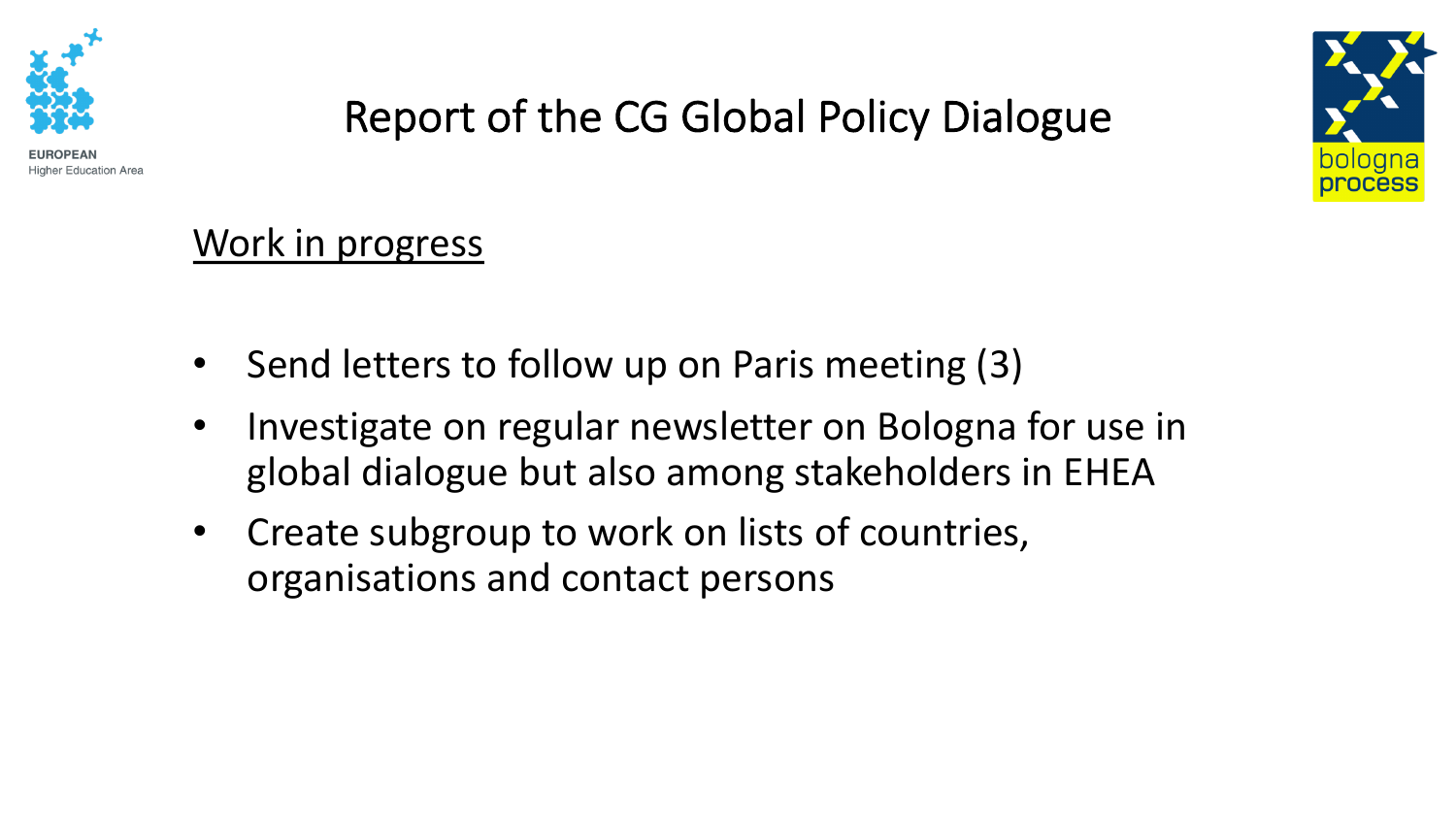



# Report of the CG Global Policy Dialogue

Future events

- Create/participate in specific events useful for Global Policy Dialogue
	- Council of Europe Global Forum, 20-21<sup>st</sup> June 2019
	- Bologna celebration, 24-25<sup>th</sup> June 2019
	- Conference with representatives of embassies, October 2019, Rome
	- ASEM, UNESCO, …